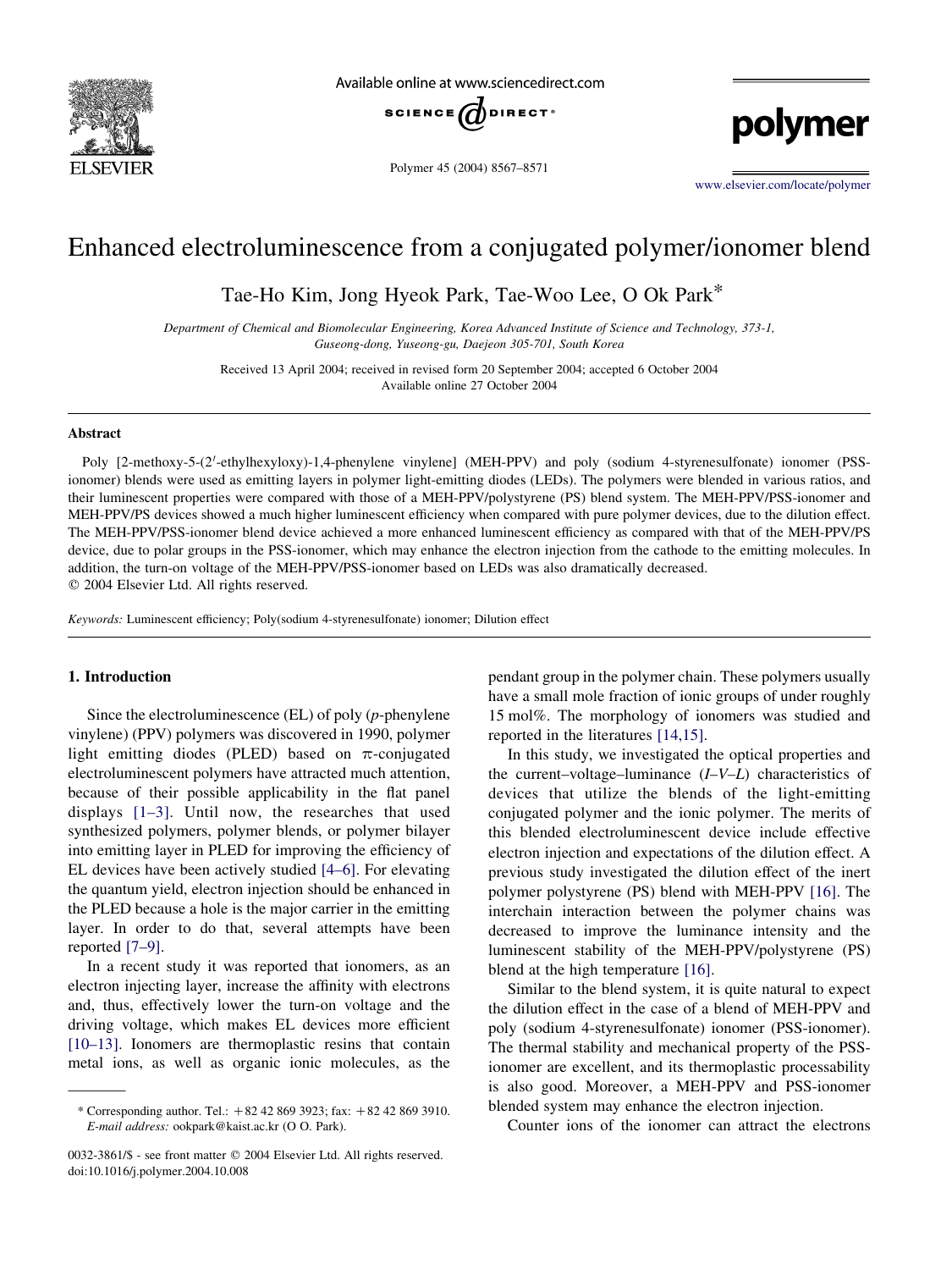from the cathode to the emitting layer effectively, so that EL efficiency is improved considerably and the turn-on voltage and the operating voltage of the EL devices are decreased remarkably. In order to distinguish from the effect of dilution, we compared a MEH-PPV and PSS-ionomer blend system with a MEH-PPV and PS blend system.

#### 2. Experimental

### 2.1. Materials

Polystyrene with a weight-averaged molecular weight of 230,000 and number-averaged molecular weight of 140,000 was purchased from Aldrich Co. The sulfonation of polystyrene and the synthesis of the PSS-ionomer was performed using a method described elsewhere [\[13\].](#page-4-0) The sulfonate content in the sulfonated polystyrene can be ranged from about 3.5 to 15.4 mol%. For optimum properties, we selected an ionic concentration of 6.7 mol%, which exhibited the highest EL intensity and quantum efficiency as reported in previous work [\[13\].](#page-4-0) The chemical structures of MEH-PPV and the prepared ionomers are shown in Fig. 1(a) and (b). The morphology of the PSS-ionomer is shown in Fig. 1(c). Many circular ionic groups are distributed in the morphology, and the diameter of the ionic clusters is about 5–6 Å. MEH-PPV  $(M_w \sim 12,500)$  was purchased from Aldrich Co.

MEH-PPV and the PSS ionomer were dissolved in chlorobenzene, separately. Then, the two solutions were mixed, at various ratios. The ratio of the blended polymer is 30/70, 40/60, 50/50, 60/40, 70/30. This mixture, dissolved in chlorobenzene, was spin coated to a 100 nm thickness on indium-tin-oxide coated glass substrates.



Fig. 1. Chemical structures of (a) MEH-PPV, (b) a PSS-ionomer, and (c) the morphology of the PSS-ionomer.

## 2.2. Fabrication of the EL device

The EL devices of the MEH-PPV and PSS-ionomer blend were fabricated as follows. Indium-tin-oxide (ITO) coated glass substrates were sonicated sequentially in acetone for 10 min, in methanol for 10 min, and in chloroform for 10 min, and then dried with a nitrogen gun. The MEH-PPV and PSS-ionomer blend dissolved in chlorobenzene was spin-coated at thickness of 100 nm onto the ITO-coated glass substrate. The thickness was measured with an alpha-step. LiF (Lithium Fluoride) was deposited to a 1 nm thickness, and then an Al cathode was deposited to a 150 nm thickness by means of a thermal evaporator, under a pressure of  $1 \times 10^{-6}$  Torr.

#### 2.3. Measurement

In order to investigate the electrical characteristics of the device, the current–voltage  $(I-V)$ , the luminance–voltage  $(L-V)$ , and the luminance–current  $(L-I)$  were measured with a current and voltage source measurement unit (Keithley 238) and a luminance meter (LS100). In addition, the photoluminescent and electroluminescent spectra of the device were measured by means of fluorospectroscopy (ISS Photon Counter Meter).

#### 3. Results and discussion

At the outset, we needed to identify those optical properties that were based on the dilution effect, before investigating the opto-electrical properties of the devices blended with the PSS-ionomer. We investigated the photoluminescent properties of the MEH-PPV/PSS-ionomer blend films to identify the effect caused by dilution, except for the effect that was dependent on the electron injection of an ionomer, and we compared these films with the MEH-PPV/PS polymer blend film to identify the electrical and optical properties of these devices.

[Fig. 2](#page-2-0)(a) shows the PL spectra of the MEH-PPV/PS polymer blend films, which have the same film thickness as the various blended ratios. The blended films had higher PL efficiency than the pure MEH-PPV film, and the PL efficiency of the MEH-PPV(50%)/PS(50%) film was double that of the pure MEH-PPV film. Polystyrene, as an inert polymer, decreases the interchain interaction of the conjugated polymer and diminishes the exciton quenching, due to the packing of the conjugated polymer chains, thereby increasing the luminescent efficiency.

When blending with MEH-PPV with the PSS-ionomer, the PL spectra showed similar aspects as those of the MEH-PPV/PS blended films [\(Fig. 2](#page-2-0)(b)). The PL intensity of the blended films was greatly increased by the dilution effect, which decreases the interchain interaction of MEH-PPV. The efficiency of the MEH70/PSS-ionomer30 film was lower than that of the 50/50 film, because the film was not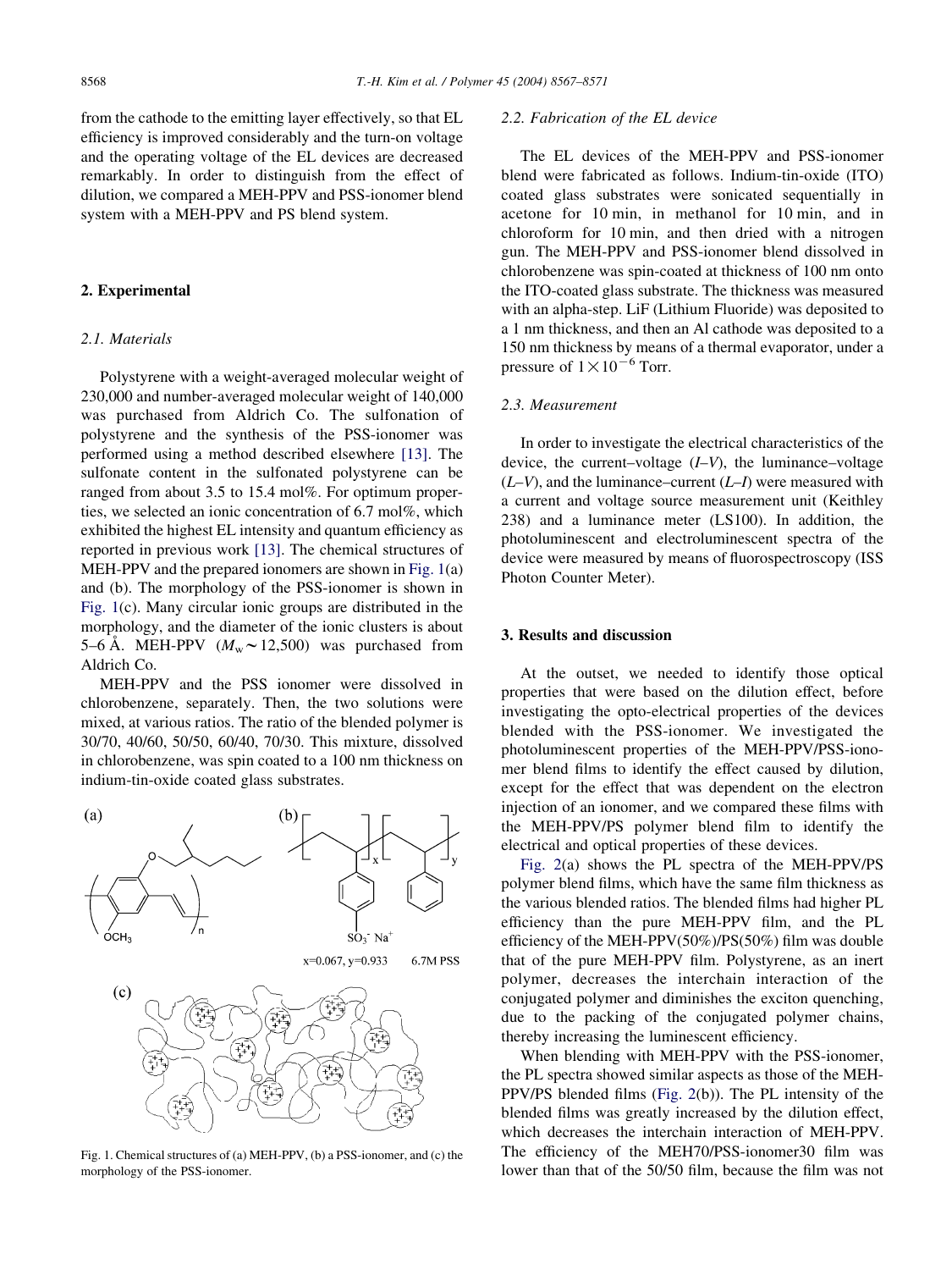<span id="page-2-0"></span>

Fig. 2. Photoluminescent spectra of (a) MEH-PPV and its blends with PS and (b) MEH-PPV and its blends with PSS-ionomer.

diluted sufficiently. The efficiency of the MEH30/PSSionomer70 film was also low due to the small concentration of MEH-PPV. Both the MEH-PPV/PS and the MEH-PPV/ PSS-ionomer film had a maximum PL intensity in the blending ratio of 50:50. Therefore, the most suitable blending ratio for a good dilution effect is 50/50.

Fig. 3 shows the luminance versus the voltage curve of

the blended EL devices, at various blended ratios. The luminance of the film blended in the ratio of MEH50/PSSionomer50 is the brightest among those of the various blended ratios. While the EL intensity of the MEH50/PS50 film roughly doubled that of the pure MEH-PPV film, due to dilution effect similarly with its PL spectrum, the EL intensity of the MEH50/PSS-ionomer50 device was more than 4 times brighter, when compared with the pure MEH-PPV device. Moreover, the turn-on voltage and the working voltage were decreased significantly. The driving voltage corresponding to the maximum EL intensity of the devices were decreased from 10.8 to 6–6.5 V, and the threshold voltage was also decreased from 4 to 2.1 V, in the case of the 50/50 blended device. It is because band bending occurs, which lowers the energy band of MEH-PPV, so that ionic groups of ionomer can induce electron injection into an emitting layer from the cathode.

In Fig. 4 the current density is plotted against the voltage. We can identify the electron injection and the mobility of carrier in Fig. 4. Under the electric field, local dipoles form in the emitting layer composed of the PSS-ionomer and MEH-PPV near the cathode. The local dipoles are arranged continuously from local dipoles formed near the cathode to the anode. These local dipoles strongly attract electrons and the injected electrons move into the anode quickly in the blended polymer layer. Consequently, recombination probability with holes is improved and luminescent efficiency is also improved, by decreasing the quenching near the cathode. Therefore, while the currents flows plentifully, the luminance of the devices become brightened gradually, as the current density increases.

After exceeding the ratio of PSS-ionomer 50%, the brightness became reduced, due to the decrease of concentration of MEH-PPV, even though electrons were injected. In the case of the MEH50/PS50 device, polystyrene is an electrically insulating material, so it blocks the injection of electrons under low voltage, and the current density increases beyond a certain critical voltage.



Fig. 3. Luminance vs. voltage of EL devices of MEH/PSS-ionomer blend at various blending ratios, MEH50/PS50 blend, and pure MEH-PPV.



Fig. 4. Current density vs. voltage of the EL devices of MEH/PSS-ionomer blend at various blending ratios, MEH50/PS50 blend, and pure MEH-PPV.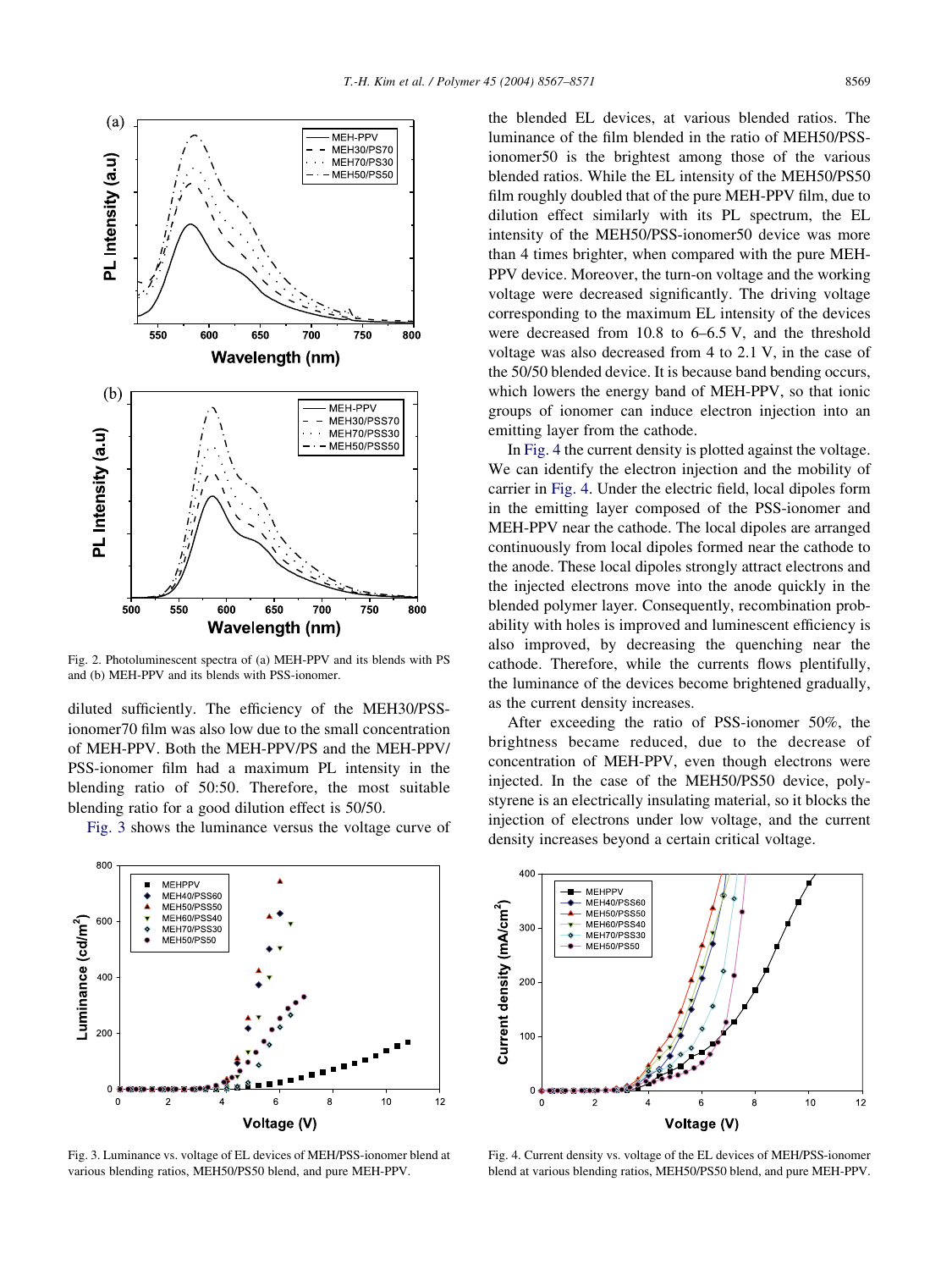In Fig. 5(a) and (b), both the luminance and the EL quantum efficiency are plotted against the current density for the blended polymer LED. The MEH50/PSS-ionomer50 device is the brightest and the most efficient. The device has the highest luminance when compared with the others, at a current level that can drive the devices. Moreover, its maximum EL quantum efficiency is 0.13%, which is 10 times higher than that of the pure MEH-PPV device.

The PSS-ionomer and PS are thermally and mechanically stable polymers. Therefore, when we blend these polymers with conjugated polymers and fabricate EL devices, we can expect improved thermal stability of the devices. The investigations of the normalized PL spectra after annealing MEH-PPV, MEH50/PSS-ionomer50, and MEH50/PS50 devices at  $100^{\circ}$ C during 3 h in a vacuum oven are presented in Fig. 6. The MEH-PPV and PSS-ionomer blend film maintains nearly its original form at high temperatures, without transformation, as contrasted with pure MEH-PPV film. Because the glass transition temperature  $(T_g)$  of the PSS-ionomer (roughly  $104^{\circ}$ C) is much higher than that of MEH-PPV (roughly 70 °C), the PSS-ionomer chains prevent the packing and the aggregation of the MEH-PPV



Fig. 5. (a) Luminance vs. current density and (b) EL quantum efficiency vs. current density of EL devices of MEH/PSS-ionomer blend at various blending ratios and pure MEH-PPV.



Fig. 6. PL spectra of pure MEH-PPV film (*&*), MEH-PPV film annealed at 100 °C ( $\bullet$ ), MEH50/PS50 blended film annealed at 100 °C ( $\blacktriangle$ ), and MEH50/PSS-ionomer50 blended film at 100 °C ( $\nabla$ ) during 3 h in vacuum.

chains at high temperatures. Therefore, a stable PL spectrum is maintained. It indicates that the devices can be stable against heat generated in a long-time drive when we apply the devices composed of conjugated polymers blended with the PSS-ionomer to EL display.

#### 4. Conclusions

We studied the effects of ionomer in devices with a conjugated polymer, MEH-PPV, blended with PSS-ionomer. The PSS-ionomer decreased the interchain interaction of MEH-PPV by means of the dilution effect and increased the PL intensity of the blended devices. Moreover, ionic clusters in the ionomer formed local dipoles near the cathode, which attracted electrons from the cathode. Because of the enhanced electron injection, the turn-on voltage and the operating voltage are decreased significantly and the EL intensity of the 50/50 blended device is increased more than 4 times, when compared with the pure MEH-PPV film. We believe that this effect is due to the synergy effect caused by the enhancement of electron injection and to the dilution effect. Moreover, the thermal stability of these devices can be improved with the presence of PSS-ionomer.

## Acknowledgements

This work was supported by the Brain Korea 21 Project, and the Center for Advanced Functional Polymers through KOSEF.